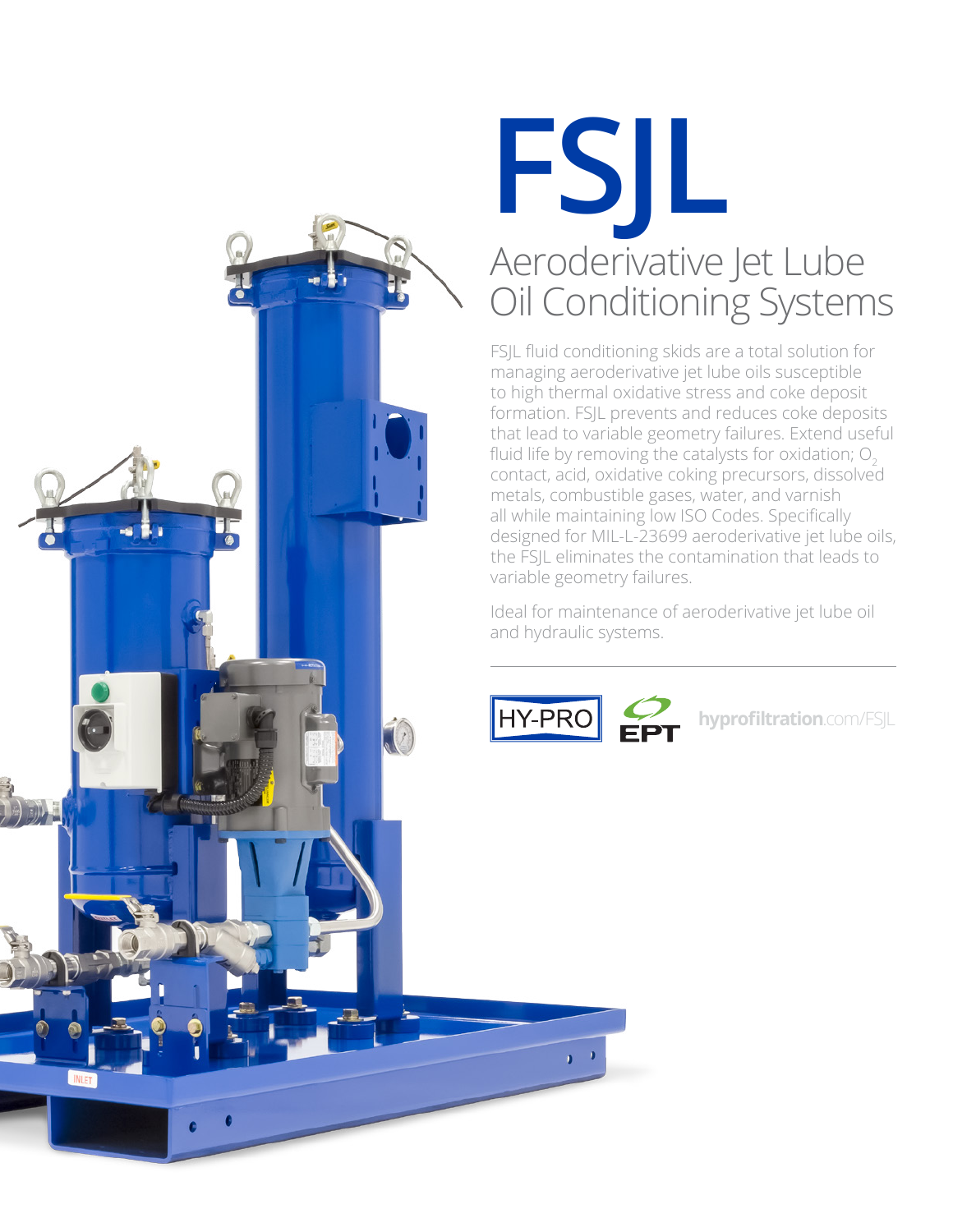#### **Prevent coking deposits.**

Mechanical wear, oil flow restrictions, and increased operating temperature are all caused by coking deposits, the major cause of premature failure in aeroderivative oils. ICB (Ion Charge Bonding) technology removes the oxidation by-products before they can cause additive depletion and coking deposits that form on the turbine rotor, bearings and other wetted surfaces.





#### **Remove acids & dissolved metals.**

Aeroderivative turbines often operate at elevated Acid Number (AN) values which attack metal surfaces, adding dissolved metals into the lubricant. ICB technology removes acids and metals, keeping rates of breakdown at a minimum while eliminating the feedstock that leads to coke formation.

#### **High efficiency filtration.**

The FSJL high efficiency final filter removes particles and insoluble by-products, delivering unimaginably low ISO Codes to extend the life of your mechanical components and bearings. To top it off, every HP107 filter element comes with an integral bypass valve to give you the safety and security you want with the filtration power you need.





#### **Actively manage oxidation.**

Normal lubricant reservoirs are vented to atmosphere, the key ingression pathway for water and oxygen which are two major causes of jet lube breakdown. The integrated TMR-N<sub>2</sub> headspace dehydrator on every FSJL actively blankets the reservoir with dry nitrogen to remove water, oxygen and combustible gases and greatly reduce the rate of oxidation and extend your fluid's useful life.

#### **Full-time (water) extraction.**

For applications that require full-time operation of reservoir headspace extraction fans, special option V1 integrates the V1 Compact Vacuum Dehydrator in place of the TMR-N<sub>2</sub> to provide a powerhouse water removal option that complements ICB and high efficiency on-board particulate filtration.

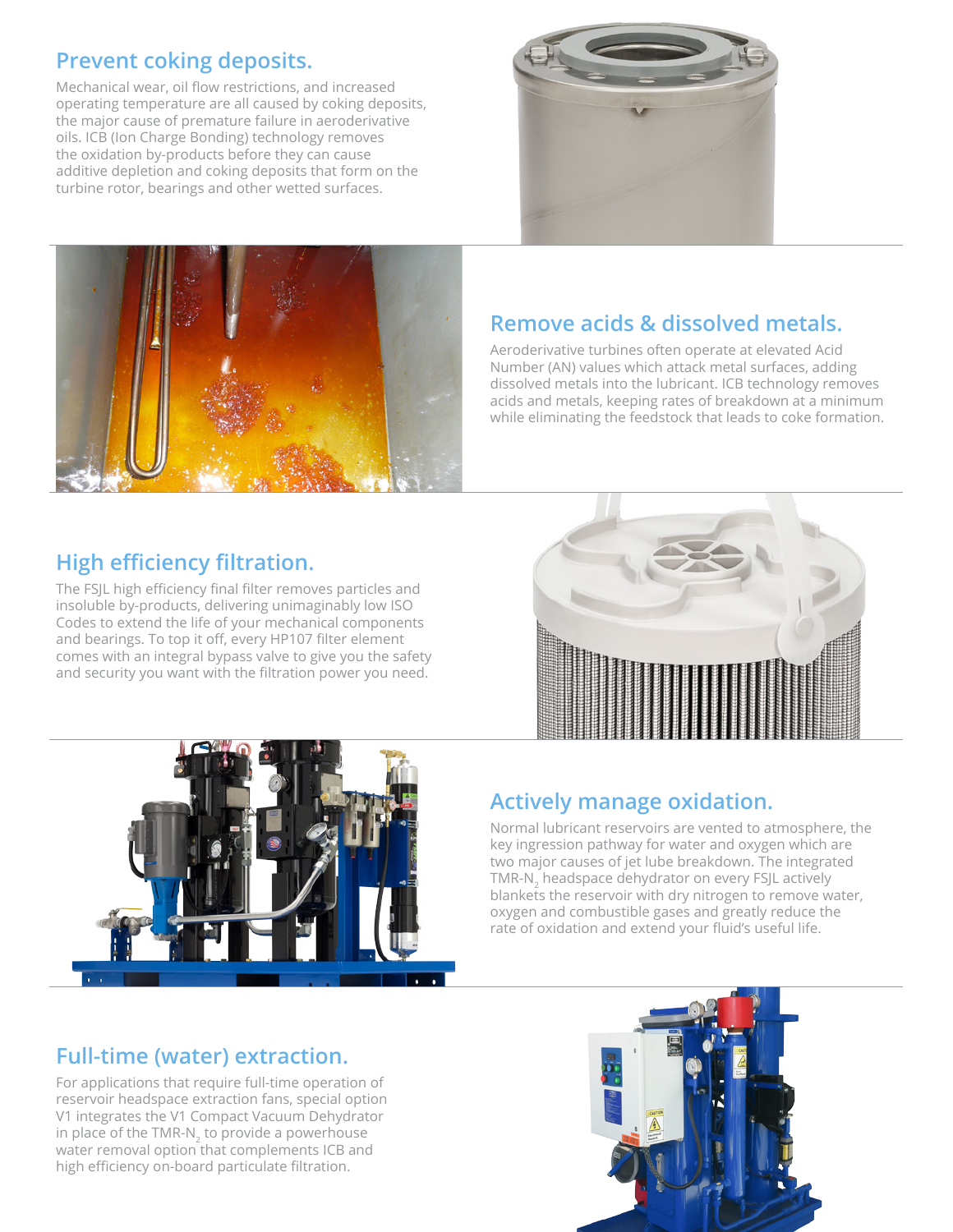# FSJL Specifications

| Dimensions <sup>1</sup>                       | Height<br>58" (147 cm)                                                                                                                                           | Length <sup>2</sup><br>47.5" (121 cm) | Width $2$<br>31.5" (80 cm)                                                                                                                                                                            | Weight<br>571 lbs (259 kg)            |
|-----------------------------------------------|------------------------------------------------------------------------------------------------------------------------------------------------------------------|---------------------------------------|-------------------------------------------------------------------------------------------------------------------------------------------------------------------------------------------------------|---------------------------------------|
| Connections                                   | Inlet<br>1" FNPT with ball valve                                                                                                                                 |                                       | Outlet<br>1" FNPT with ball valve                                                                                                                                                                     |                                       |
| Max Reservoir<br><b>Size</b>                  | FSJL05<br>150 gal (560 liters)                                                                                                                                   | FSJL1<br>300 gal (1,125 liters)       | FSJL <sub>2</sub><br>800 gal (3,000 liters)                                                                                                                                                           | FSIL4<br>1,600 gal (6,000 liters)     |
| Element<br>Configuration                      | <b>Particulate filter</b><br>HP107L18-VTM710V                                                                                                                    |                                       | <b>ICB</b><br>FSJL05: ICB600504-J<br>FSJL1: ICB 600504-J x 2<br>FSJL2: ICB600524-J<br>FSJL4: ICB600524-J x 2                                                                                          |                                       |
| <b>Seals</b>                                  | Fluorocarbon + silicone                                                                                                                                          |                                       |                                                                                                                                                                                                       |                                       |
| Operating<br>Temperature                      | <b>Fluid Temperature</b><br>86°F to 176°F<br>(30°C to 80°C)                                                                                                      |                                       | <b>Ambient Temperature</b><br>-4°F to 104°F<br>(-20C to 40C)                                                                                                                                          |                                       |
| Materials of<br>Construction                  | <b>Housings</b><br>Carbon steel with industrial coating                                                                                                          |                                       | Tray<br>Carbon steel with industrial coating                                                                                                                                                          |                                       |
| Electric Motor                                | TEFC, 56-145 frame<br>0.5 hp, 1450-1750 RPM                                                                                                                      |                                       |                                                                                                                                                                                                       |                                       |
| <b>Motor Starter</b>                          | MSP (motor starter/protector) in an IP65, aluminum enclosure with short circuit and overload protection.                                                         |                                       |                                                                                                                                                                                                       |                                       |
| Pump                                          | Cast iron, positive displacement gear pump with internal relief. Maximum pressure<br>on pump inlet 15 psi (1 bar). Consult factory for higher pressures.         |                                       |                                                                                                                                                                                                       |                                       |
| Pump Bypass                                   | Full bypass at 150 psi (10 bar)                                                                                                                                  |                                       |                                                                                                                                                                                                       |                                       |
| Pneumatic<br><b>Option Air</b><br>Consumption | ~40 cfm @ 80 psi <sup>2</sup>                                                                                                                                    |                                       |                                                                                                                                                                                                       |                                       |
| $TMR-N2$<br><b>Option Air</b><br>Consumption  | FSJL05<br>TMRN2-601902<br>$< 1.2$ SCFM                                                                                                                           | FSJL1<br>TMRN2-601902<br>$< 1.2$ SCFM | FSJL <sub>2</sub><br>TMRN2-601903<br>$< 2.0$ SCFM                                                                                                                                                     | FSJL4<br>TMRN2-601904<br>$<$ 3.6 SCFM |
| Media<br>Description                          | <b>VTM</b><br>$\beta$ 0.9 <sub>rc1</sub> $\geq$ 1000 particulate, insoluble oxidation<br>by-product and water removal media.                                     |                                       | <b>ICB</b><br>Ion charge bonding resin media for molecular<br>removal of acids, gels and deposits, oxidation<br>by-products and dissolved metal ions from<br>polyol ester and other synthetic fluids. |                                       |
| Fluid<br>Compatibility                        | Type II, MIL-L-23699, polyol ester base stock, synthetic turbo oils and polyol esters.                                                                           |                                       |                                                                                                                                                                                                       |                                       |
| <b>Hazardous</b><br>Environment<br>Options    | Select pneumatic powered unit (Power Option 00) or explosion proof NEC Article 501,<br>Class 1, Division 1, Group C+D. Call for IEC, Atex or other requirements. |                                       |                                                                                                                                                                                                       |                                       |

'Dimensions are approximations taken from base model and will vary according to options chosen.<br><sup>2</sup>Air consumption values are estimated maximums and will vary with regulator setting.





**hyprofiltration**.com/FSJL